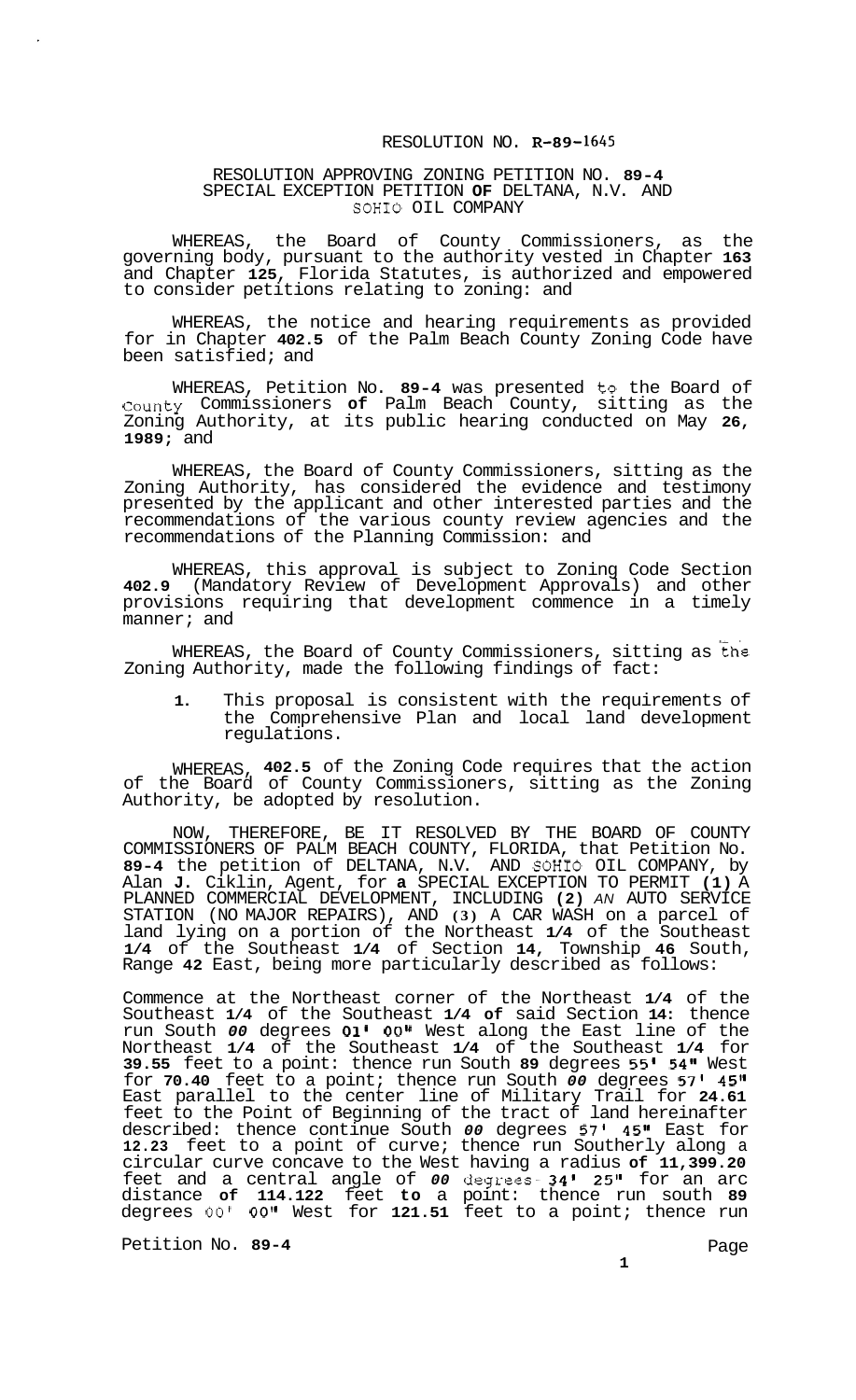North *00* degrees **01' OOI'** East for **182.65** feet to a point: thence run North **89** degrees **55' 54"** East for **94.88** feet to a point: thence run South **45** degrees **30' 55"** East for **35.08** feet to the Point of Beginning, being located on the southwest corner of the intersection of Atlantic Avenue (SR **809)** in a CG-General Commercial Zoning District, was approved on May **26, 1989,** as advertised, subject to the following conditions:

- **1.**  Prior to Site Plan Review Submittal, the site plan shall be amended to indicate:
	- a. A minimum rear setback of twenty **(20)** feet from the southern property line for the car wash:
	- b. One hundred **(100)** feet of stacking which does not interfere with other traffic utilizing the site;
	- c. The pumps, canopy, convenience store and parking relocated seven *(7)* feet to the south and six **(6)** feet to the west **of** their current location on Exhibit **No. 22:** and,
	- d. The handicap parking space relocated and incorporated into the parking adjacent to the south side **of** the convenience store.
- **2.**  Prior to Site Plan Review Submittal, a cross-access agreement shall be recorded between the petitioner and the shopping center to the south to permit cross-<br>access between the parcels.
- **3.**  Generation and disposal of hazardous effluents into sanitary sewerage system shall be prohibited unless adequate pretreatment facilities approved by the Florida Department of Environmental Regulation (FDER) and Agency responsible for sewage works are constructed and used by project tenants or owners generating such effluents.
- **4.**  Sewer service **is** available to the property. Therefore, **no** septic tank shall be permitted on the site.
- **5.**  Water service is available to the property. Therefore, no well shall be permitted on the site to provide potable water.
- **6.**  The owner, occupant or tenant of the facility shall participate in an oil recycling program which insures proper re-use or disposal of waste oil.
- *7.*  The Developer shall provide discharge control and treatment for the stormwater runoff in accordance with all applicable agency requirements in effect at the time of the permit application. However, at a minimum, this development shall retain onsite the stormwater runoff generated by a three **(3)** year-one **(1)** hour storm with a total rainfall **of 3** inches as required by the Permit Section, Land Development Division. In the event that the subject site abuts a Department of Transportation maintained roadway, concurrent approval from the Florida Department **of**  Transportation will also be required. The drainage system shall be maintained in an acceptable condition as approved by the County Engineer. In the event

Petition **No. 89-4** Page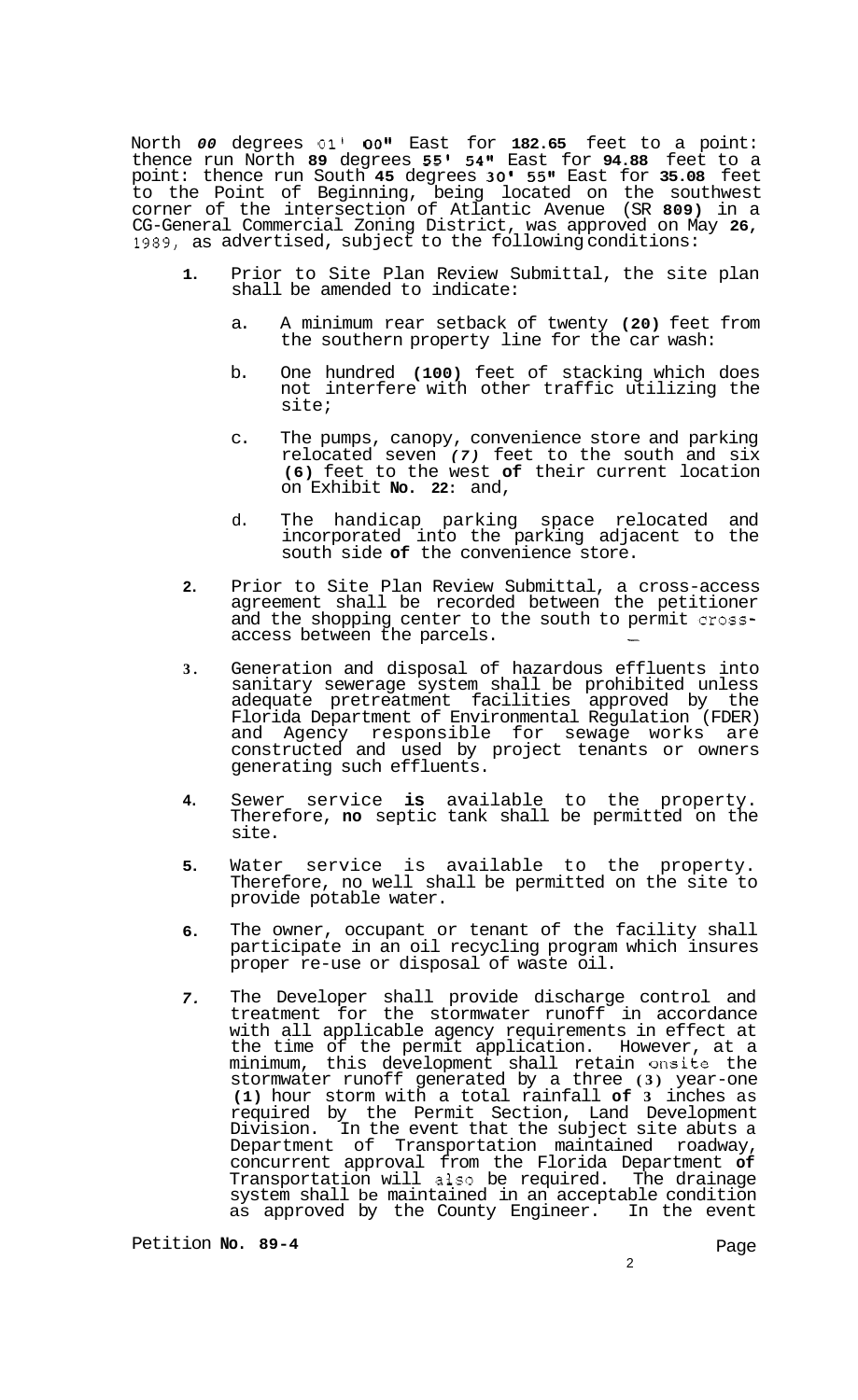that the drainage system is not adequately maintained as determined by the County Engineer, this matter will be referred to the Code Enforcement Board for enforcement.

- *8.* The Developer shall design the drainage system such that drainage from those areas which may contain hazardous or undesirable waste shall be separate from stormwater runoff from the remainder **of** the site.
- **9.** Within **90** days **of** approval of this project, the property owner shall convey to Palm Beach County **Land**  Development Division by road right-of-way warranty deed for:
	- a. Military Trail, **64** feet from centerline
	- b. West Atlantic Avenue, **76** feet from centerline

free of all encumbrances and encroachments. Property owner shall provide Palm Beach County with sufficient documentation acceptable to the Right of Way 'Acquisition Section to ensure that the property is free of all encumbrances and encroachments. Right- of-way conveyances shall also include "Safe Sight Corners" where appropriate at intersections as determined by the County Engineer.

- **10.** The petitioner shall pay a Fair Share Fee in the amount and manner required by the "Fair Share Contribution for Road Improvements Ordinance" as it presently exists or as it may from time to time be amended. The Fair Share Fee for this project presently is **\$3,456.00 (129** trips **X \$26.79** per trip).
- **11.** In addition the Developer shall contribute the amount of **\$173.00** as established in Article **V** Section **3**  (Insignificant Project Standard) of the Traffic Performance Standards Code. These total funds **of \$173.00** shall be paid prior to the issuance of the first Building Permit or prior to whichever shall first occur.
- **12.** If the "Fair Share Contribution for Road Improvements Ordinance" is amended to increase the Fair Share Fee, this additional amount of **\$173.00** shall be credited toward the increased Fair Share Fee.
- **13. No** advertising flags, foreign flags, pennants, banners, streamers, balloons, signs upon any vehicles, prices or vehicle stock numbers or other information as required to be posted on such vehicles by law other than upon a sticker affixed to **a** side window, or similar objects, gimmicks, or advertising designed to attract the public's attention off-site shall be displayed outdoors, upon any buildings, vehicle or wall, other than inside a window as may be permitted by the Sign Code.
- **14. All** advertisement displayed on **site** shall be in conformance with the Palm Beach County Sign Code. **No**  banners, flags, snipe signs, balloons, etc., shall **be**  permitted on site.